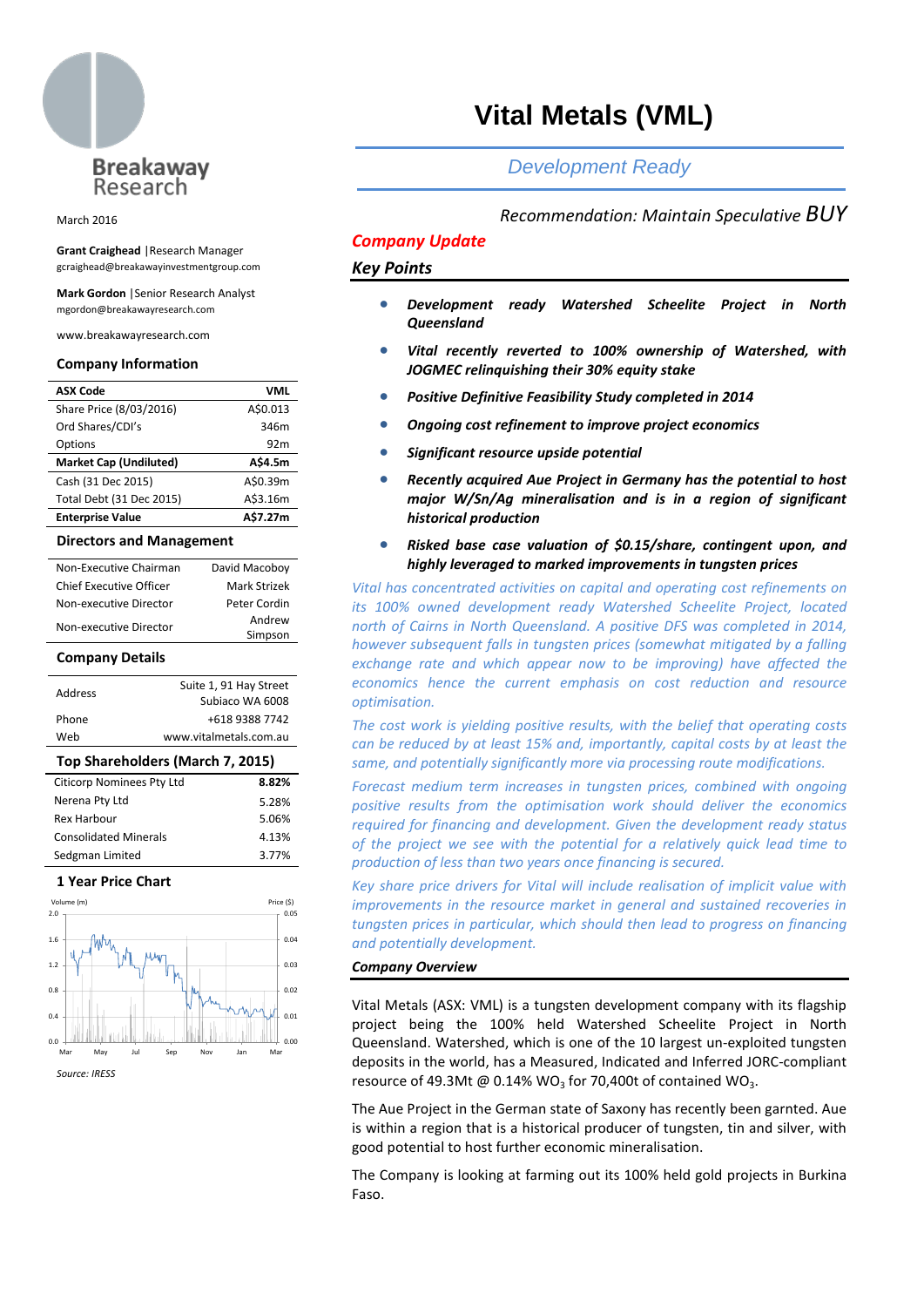## **Refining Watershed Economics**

Vital Metals ("Vital" or "the Company") has continued to progress its flagship Watershed Scheelite Project ("Watershed" or "the Project") since our May 2014 initiation note.

This work has concentrated on refining costs as originally published in the September 2014 Definitive Feasibility Study ("DFS"), due to significant falls in tungsten prices since that time - APT prices are currently at ~US\$185/mtu, compared to US\$375 at an exchange rate of 0.90 as used in calculating reserves in the DFS, however look as though they are on the way up again. This period has also seen costs falling across the Australian mining industry, and falls in the Australian dollar, somewhat mitigating the fall in the USD denominated tungsten prices.

A key event for Vital was JOGMEC's forfeiture of its 30% stake in the Project at no cost to the Company, following from the failure to transfer the interest to another party as required under the JV agreement.

A summary of key announcements and activities follows (in order of release):

- Extension of Macquarie \$3m convertible loan facility (May 29, 2014)
- Strategic investment by Sedgman (July 1, 2014)
- Feasibility study results (September 17, 2014 this was covered by our September 2014 flash note)
- New tungsten prospect (October 13, 2014)
- Lower operating costs enhance project economics (January 22, 2015)
- Extension of Macquarie \$3m convertible loan facility (June 10, 2015)
- Lower capital costs enhance project economics (June 29, 2015)
- JOGMEC forfeits interest in Watershed (January 4, 2016)
- Flowsheet optimisation points towards further capital savings (January 22, 2016).

In addition the Company periodically raised working capital, and was granted exploration licences in the German state of Saxony.

## **Watershed Scheelite Project (Vital 100%)**

#### *Introduction*

Watershed is located in Far North Queensland, approximately 160km NW of Cairns, and 35km NW of Mount Carbine. Access is good, via graded track off the Peninsula Development Road.

Watershed is an advanced project, with all Mining Leases, environmental approvals and an Indigenous Land Use Agreement ("ILUA") in place. Vital completed a DFS in 2014, which envisaged a 10 year, 2.5mtpa open pit operation.

The Project is now held 100% by Vital, following the termination of the agreement with JOGMEC late in 2015. The Company is now looking at financing and development options for what is amongst the ten largest undeveloped tungsten deposits in the world.

## *Geology*

The mineralisation is hosted in metasediments of the early Palaeozoic Hodgkinson Formation, which has been intruded by the Early Permian Mareeba Granite Suite, which is interpreted as being the source of the mineralisation.

The mineralisation is hosted in a series of east-west striking steeply dipping quartz/scheelite vein swarms, controlled by a north to NW trending, steeply west to SW dipping structural zone, expressed by a prominent ridge and a regional anticline. This

*Vital is looking to now finance and develop its advanced Watershed Scheelite Project*

*The mineralisation is hosted in metasediments of the Hodgkinson Formation, that have been intruded by mineralising granites*

*Work has concentrated on refining costs at* 

*The JV agreement with JOGMEC has been recently terminated, with project ownership reverting 100% to Vital*

*Watershed*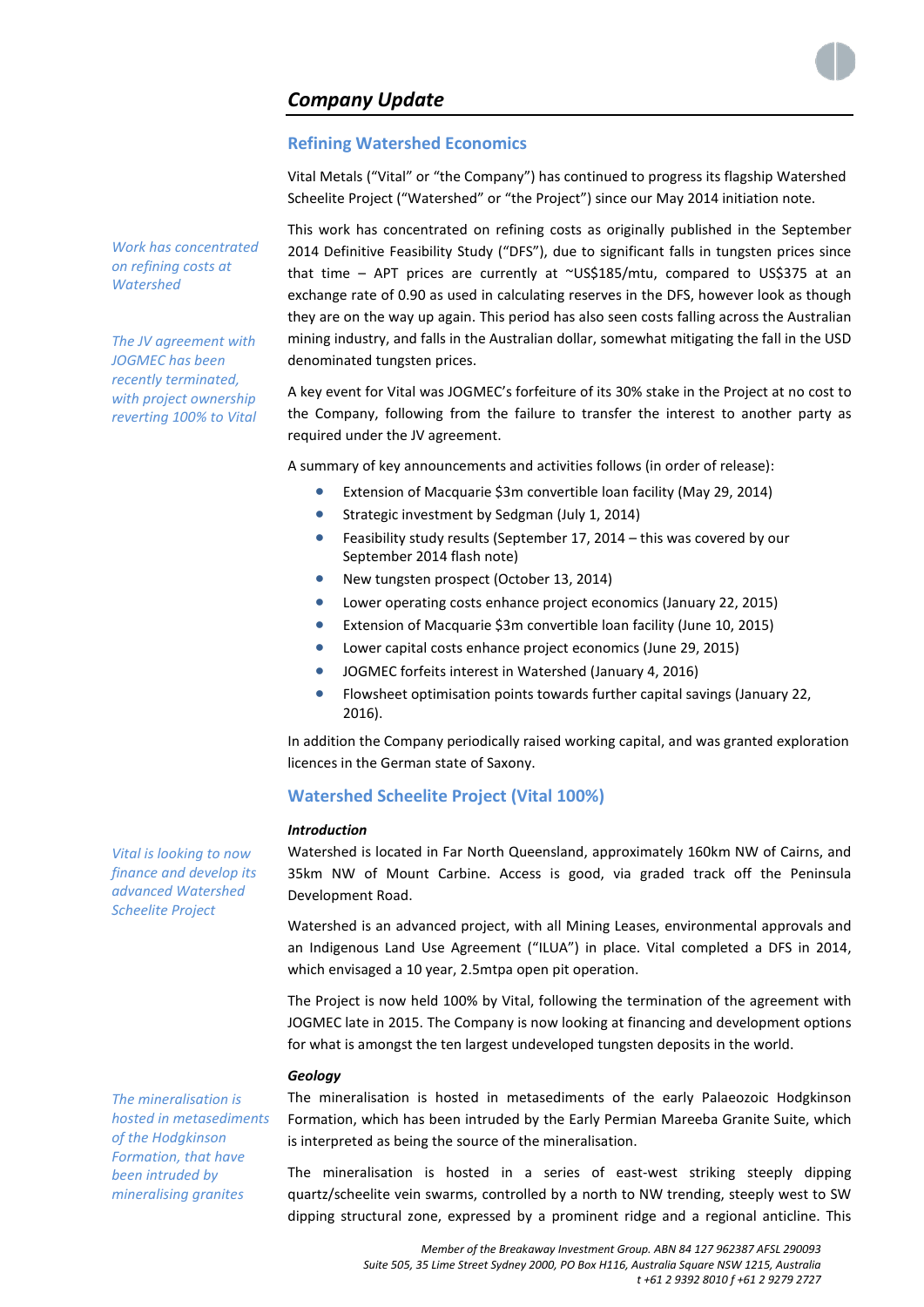zone is parallel to the regional fabric, and the strike length of the mineralised package (including all prospects) is approximately 4,000m.

*At Watershed the mineralised zone is approximately 1,200m long by 250m wide, and is open at depth and along strike*

At Watershed, mineralisation occurs within a zone approximately 1,200m NS by 250m EW, and has been drilled to a depth of around 550m below surface. The mineralisation is open at depth and along strike, with grades and vein widths apparently increasing at depth which is typical for this style of mineralisation. This is supported by hole MWD119 which intersected 20m @ 1.27% WO<sub>3</sub> from 302m downhole. This depth extension is a potential future underground mining opportunity – earlier studies have shown this to be technically viable.





*Source: Vital Metals*





*Watershed is just one of a number of mineralised zones along a 3km ridge*

> *Member of the Breakaway Investment Group. ABN 84 127 962387 AFSL 290093 Suite 505, 35 Lime Street Sydney 2000, PO Box H116, Australia Square NSW 1215, Australia t +61 2 9392 8010 f +61 2 9279 2727*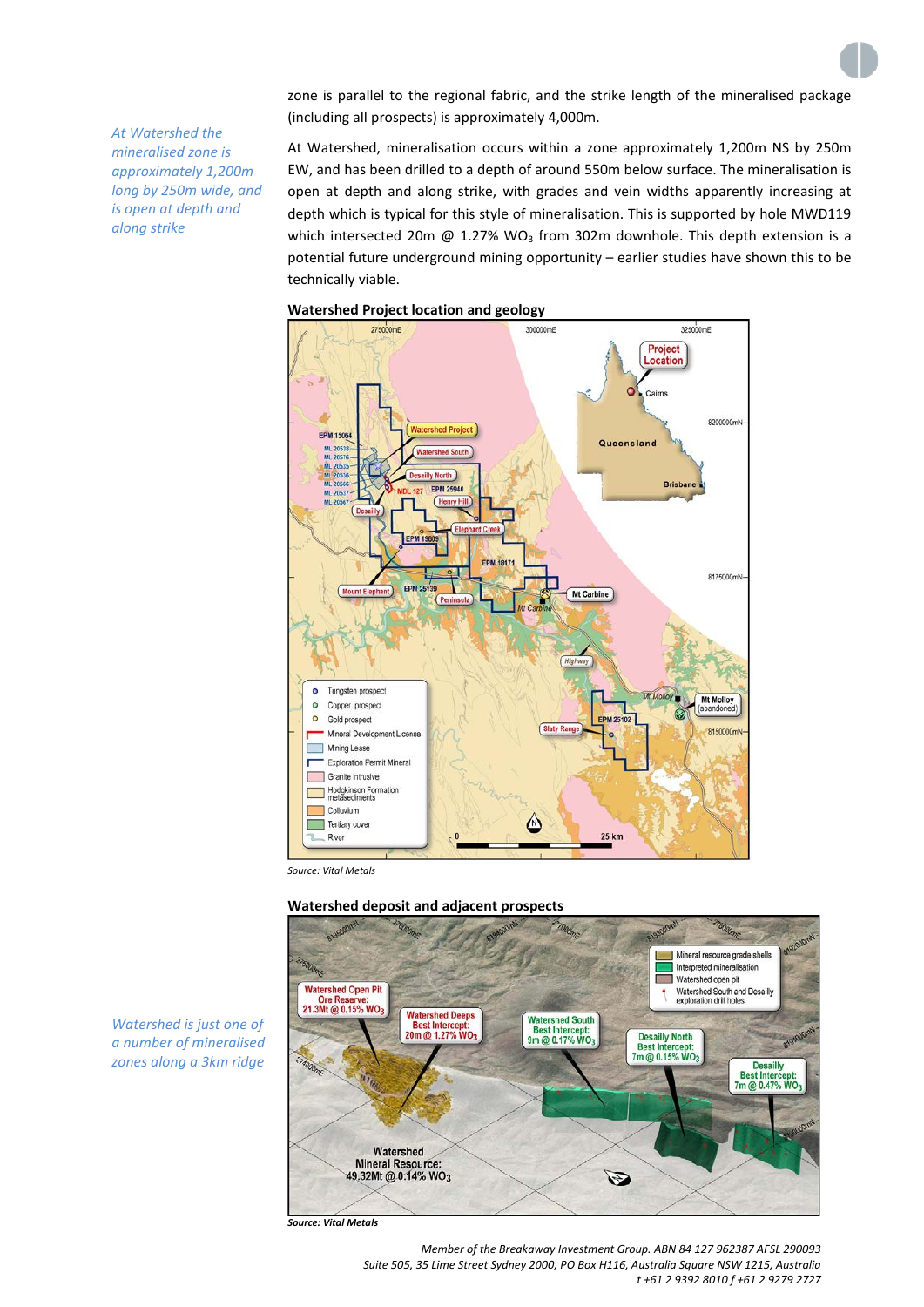## **Watershed cross section, looking north**

R **Watershed Deposit** Zone of mineralisation fajor fault Fold axis Outline of driller

*The mineralised zone dips steeply to the west and SW*

*Reserves were defined in* 

*The project area includes a number of exploration* 

*targets*

*the 2014 DFS*



Scheelite is hosted as disseminated mineralisation within calc-silicate and albitemuscovite altered rock units and within quartz-feldspar veins penetrating both the altered and surrounding unaltered rock units. Scheelite is the only tungsten mineral – there is no wolframite. Minor pyrrhotite, pyrite and arsenopyrite are sometimes present.

In addition to Watershed there are a number of other prospects within the project area, with these returning encouraging drill results and providing upside potential.

## *Resources and Reserves*

JORC 2012 compliant Mineral Resources were originally published on July 30, 2012, with Mineral Reserves published as part of the DFS results release of September 17, 2014. The Resources are inclusive of the Reserves. In addition Exploration Targets have been published for a number of nearby prospects.

#### **Watershed Mineral Resources - 0.05% WO<sub>3</sub> Cutoff**

| <b>Watershed Mineral Resources</b>             | Tonnage<br>Mt | WO <sub>2</sub> % |
|------------------------------------------------|---------------|-------------------|
| Measured                                       | 9.5           | 0.16              |
| Indicated                                      | 28.4          | 0.14              |
| <b>Sub Total: Measured and Indicated</b>       | 37.8          | 0.15              |
| <b>Inferred</b>                                | 11.5          | 0.15              |
| <b>Total: Measured, Indicated and Inferred</b> | 49.3          | 0.14              |
|                                                |               |                   |

*Source: Vital Metals*

## **Watershed Mineral Reserves-0.05% WO<sub>3</sub> Cutoff**

| <b>Watershed Ore Reserves</b>     | <b>Tonnage</b><br>Mt | WO <sub>3</sub> % |
|-----------------------------------|----------------------|-------------------|
| Proved                            | 6.4                  | 0.16              |
| Probable                          | 15                   | 0.14              |
| <b>Total: Proved and Probable</b> | 21.3                 | 0.15              |
| Source: Vital Metals              |                      |                   |

#### **Exploration Targets**

| <b>Prospect</b>                                                              | <b>Tenement</b> | <b>Elements</b><br>of Interest | Tonnage Range (kt) | <b>Grade Range</b> |
|------------------------------------------------------------------------------|-----------------|--------------------------------|--------------------|--------------------|
| <b>Watershed Deeps</b>                                                       | ML20536         | W                              | $10,500 - 14,000$  | $0.14 - 0.25%$     |
| <b>Watershed South</b>                                                       | <b>MDI 127</b>  | w                              | $830 - 1,000$      | $0.06 - 0.15%$     |
| <b>Desailly North</b>                                                        | <b>MDI 127</b>  | W                              | $830 - 1,000$      | $0.06 - 0.15%$     |
| <b>Desailly</b>                                                              | <b>MDI 127</b>  | w                              | $1,150 - 1,500$    | $0.06 - 0.15%$     |
| <b>Mt Elephant</b>                                                           | EPM 25940       | W. Sn                          | $1,000 - 3,000$    | $0.06 - 0.15%$     |
| <b>Slaty Range</b>                                                           | EPM 25102       | W, Sn                          | $35,000 - 60,000$  | $0.10 - 0.18%$     |
| <b>Exploration Potential exclusive of current</b><br><b>Mineral Resource</b> |                 | w                              | $49,000 - 80,000$  | $0.10 - 0.19%$     |

*Source: Vital Metals*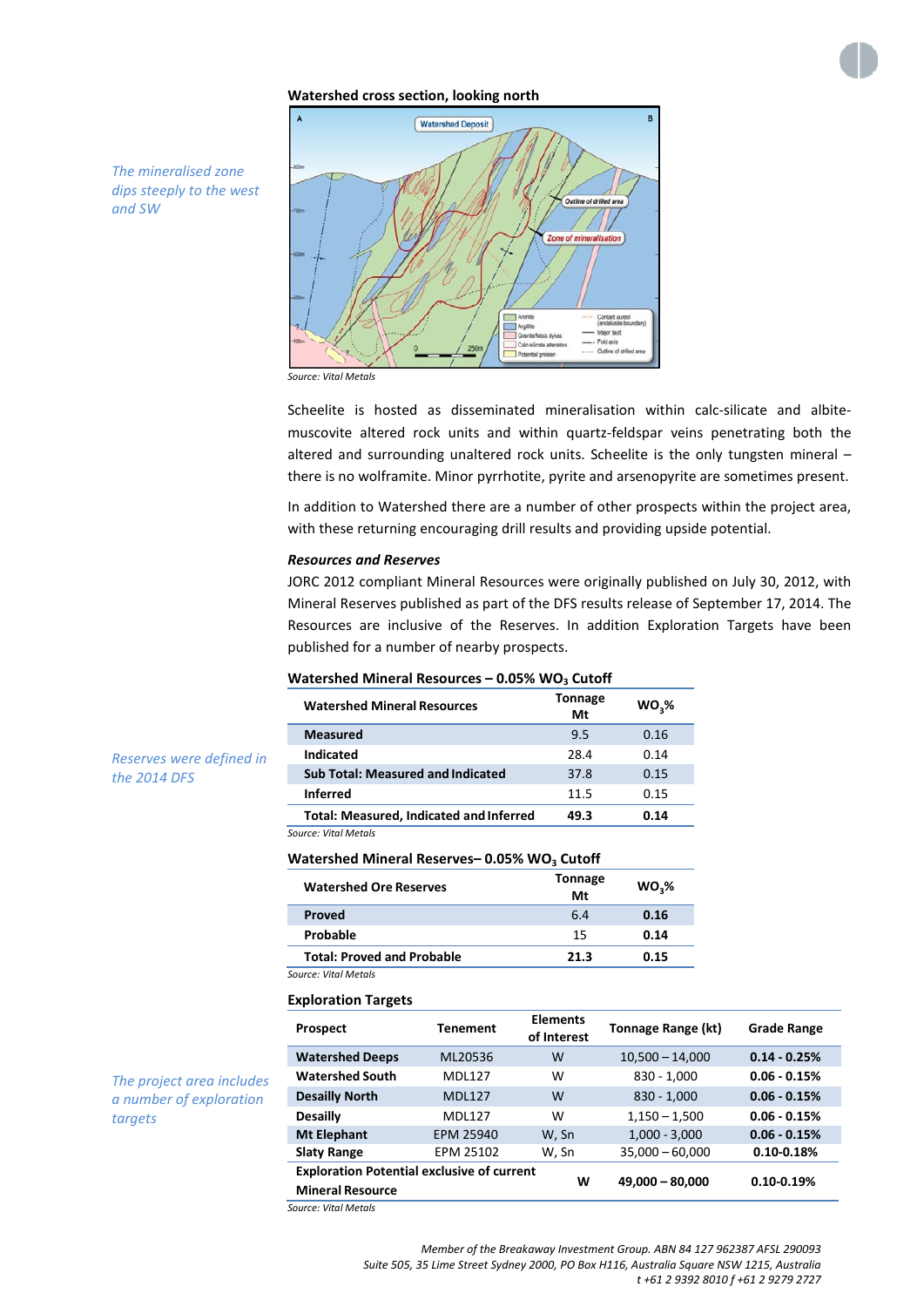

## *Tungsten Upside Potential*

*There is good potential for resource expansions*

*A positive DFS was completed in 2014*

There is resource upside potential at Watershed, with the scope, through drilling, to convert Exploration Targets to Resources. In addition, at Watershed, there is underground potential, with previous drilling intersecting up to 20m  $\omega$  1.27% WO<sub>3</sub> in the down plunge extension of the mineralisation – increasing grade with depth is a common feature in this style of mineralisation.

Grade control drilling in 2008 also delineated higher grade zones, that through selective mining (the ore is visual) could potentially deliver higher grade material to the mill. In addition there is the potential to drill out more low strip ratio ore to the north of the planned pit (orange shaded orange area on left of figure below).

Positive results from regional exploration have also pointed to the potential for the discovery of new resources.





*Source: Vital Metals*

## *Definitive Feasibility Study*

Vital completed a DFS in 2014, based on a 10 year, 2.5mtpa operation, with a ~3:1 strip ratio. This has been followed by updates, with the results of the DFS and one of the updated cases presented below.

| Results of 2014 Watershed DFS and subsequent updates |  |  |
|------------------------------------------------------|--|--|
|------------------------------------------------------|--|--|

| Item                                          | <b>Unit</b>   | <b>DFS</b> | 29/6/15 Update   |
|-----------------------------------------------|---------------|------------|------------------|
| <b>APT Price/mtu</b>                          | <b>USD</b>    | 455        | 300-375          |
| <b>Exchange Rate</b>                          | AUD:USD       | 0.90:1.00  | 0.76:1.00        |
| Project NPV 8 real Pre Tax<br><b>Ungeared</b> | A\$M          | 178        | 119              |
| Project NPV 8 real Post Tax<br>Ungeared       | A\$M          | 112        | 73               |
| <b>IRR Pre Tax Ungeared</b>                   | %             | 28         | 25               |
| <b>IRR Post Tax Ungeared</b>                  | %             | 22         | 19               |
| <b>Life of Mine Revenue</b>                   | A\$M          | 1,080      | <b>Not Given</b> |
| Life of Mine FBITDA                           | A\$M          | 526        | Not Given        |
| <b>Free Cashflow Pre Tax</b>                  | A\$M          | 364        | 258              |
| <b>Free Cashflow Post Tax</b>                 | A\$M          | 256        | 181              |
| <b>Project Capital</b>                        | A\$M          | 172        | 143              |
| Life of Mine C1 Cash Cost                     | A\$/mtu       | 228        | 194              |
| Recovered WO3                                 | <b>Tonnes</b> | 25,000     | 25,000           |
| <b>Payback from First Production</b>          | Years         | 2.6        | Not Given        |
| <b>Project Life</b>                           | Years         | 10         | 10               |

*Source: Vital Metals*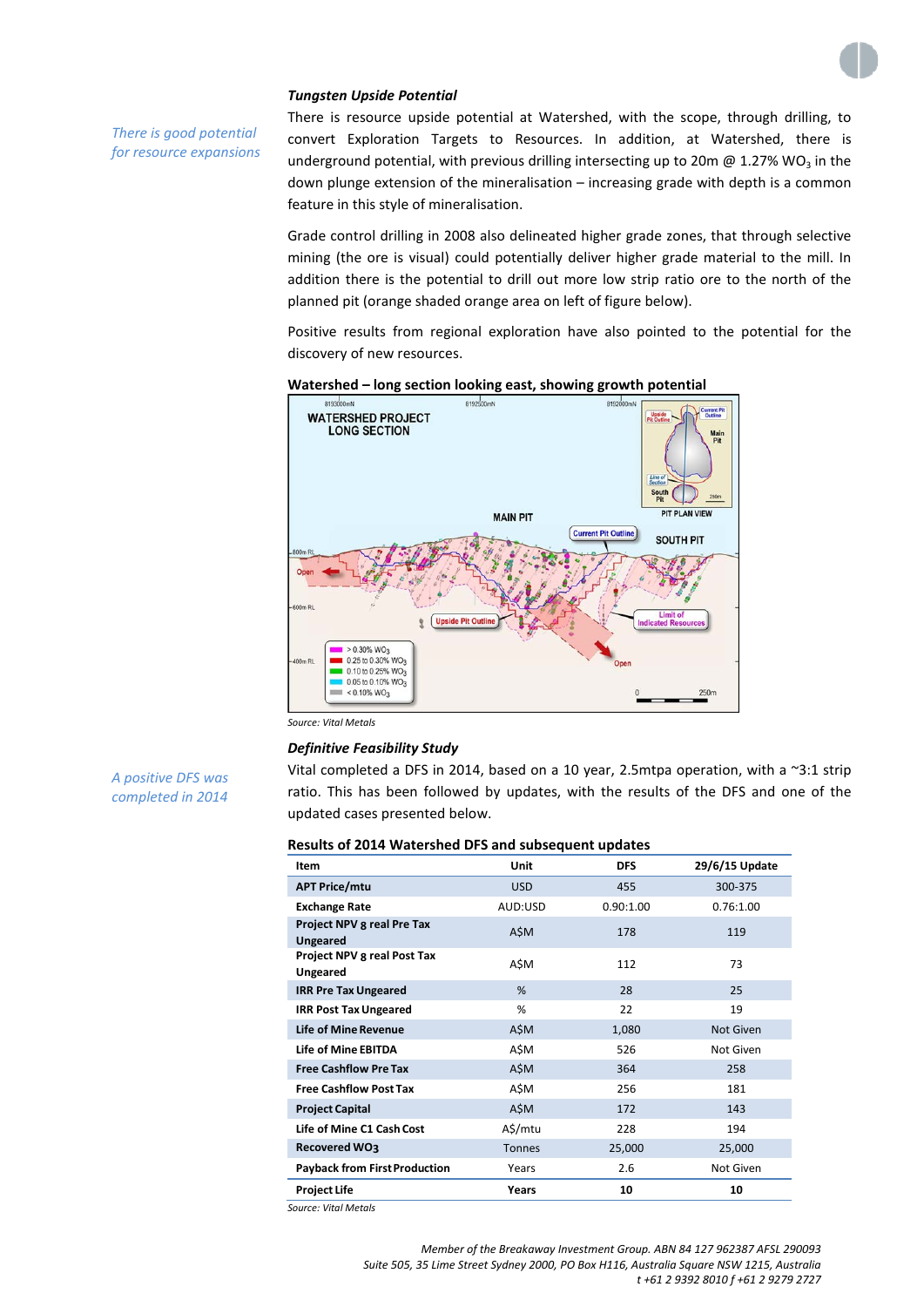This was based on open cut mining, and processing through the following circuit to produce a highly marketable,  $>65\%$ , low contaminant WO<sub>3</sub> concentrate, with product being trucked 500km to the Port of Townsville:

- Two stage crushing to -80mm;
- X-Ray Transmission (XRT) ore sorting at three sizes -80+40mm, -40+20mm, and - 20+10mm;
- Rod mill grinding of -10mm and XRT accept material to -600 microns;
- Gravity Separation Circuit incorporating Spirals and Screening;
- Ball mill grinding to 100% -125 microns, and
- Three stage flotation circuit:
	- sulphide flotation
	- scheelite flotation, and
	- modified Petrov Process heated scheelite flotation.

Further details are provided in Vital's September 9, 2014 release.

### **Proposed site layout**



*Source: Vital Metals*

#### *Subsequent Developments*

Given recent falls in the tungsten price (the 2015 APT price averaged ~US\$250/mtu, and is increasing from 10 year lows), subsequent work has concentrated on looking at ways to reduce both capital and operating costs to improve project economics in the light of the decay in revenues, to which the project value is highly geared. Reduced capital costs may also help obtaining financing given the tight capital markets.

This has been helped by general decreases in Australian denominated costs across the board driven by both the end of the mining boom (and increased competition for work) and falls in fuel, labour and consumable prices. In our view these can lead to falls of at least 15% (and potentially significantly greater) in operating costs, and similar reductions in capital costs. Capital considerations include the availability of second hand equipment.

With costs being largely denominated in Australian dollars and metal prices in US dollars, falls in the Australian dollar will also lead to increases in Australian denominated metals

*The Company has continued to refine operating and capital costs given falls in the tungsten price*

*This has been helped by falls in the AUD, and general decreases in mining costs in Australia*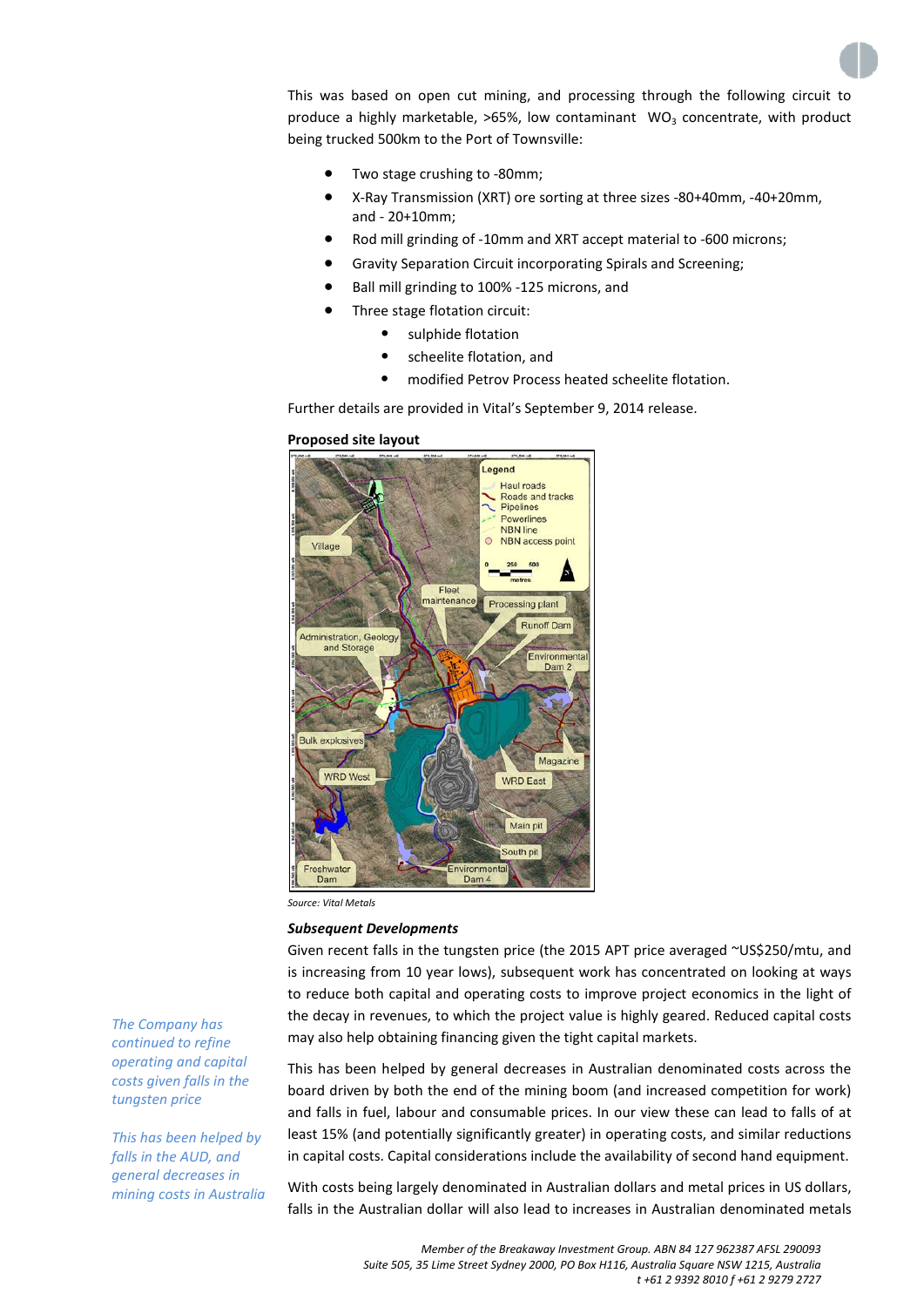

prices, thus improving margins.

Published results from this work has used operating costs 15% below those used in the DFS, and capital costs of A\$143m, compared to the original figure of A\$172m. The Company believes that both operating and capital costs can be further significantly reduced (with capex to possibly under A\$100m through simplification of the circuit). This follows on from work carried out by GZRINM, a Guangzhou based scheelite flotation expert.

Optimisation work is ongoing, with further updates to the DFS planned over coming months. This will also look at the economics of a smaller, higher grade operation (economics are sensitive to changes in grade) in addition to the work being carried out on costs.

## *Other Exploration Potential*

Vital's tenement package is also considered prospective for gold and copper, with only limited exploration by Vital to date due to restrictions in the JOGMEC JV agreement.

This includes a number of gold prospects on 19089, where vein style mineralisation occurs in a 1.5km x 1.6km zone north of the Elephant Granite, and is considered to be mesothermal in style, similar to other gold mineralisation in the Hodgkinson Province.

Historical drilling on the Ivory Vein has returned intercepts of up to 10M  $\omega$  5.9g/t Au and 15m @ 2.7g/t Au. The Ivory Vein is associated with a 700m long gold-in-soil anomaly.

The nearby EPM25139 contains the early stage Peninsula copper prospect, defined by stream sediment anomalies. Vital has compiled historical data and completed a soil sampling programme and grab sampling of rock chips. This has returned values up to 19% copper, with elevated cobalt and zinc, indicative of an underlying sulphide source.

## **Aue Project, Saxony, Germany (VML 100%)**

The Aue Project, located in the German state of Saxony, was granted for an initial period of five years in the March 2015 quarter.



*Source: Vital Metals*

The project, of 78 $km^2$ , covers areas of historical mining, and is considered highly prospective for tungsten, tin and silver mineralisation. Drilling in the 1970's by the

*The recently granted Aue Project in Saxony, Germany, covers areas of historic W, Sn and Ag mining*

*The Watershed tenement package is also considered* 

*copper*

*prospective for gold and*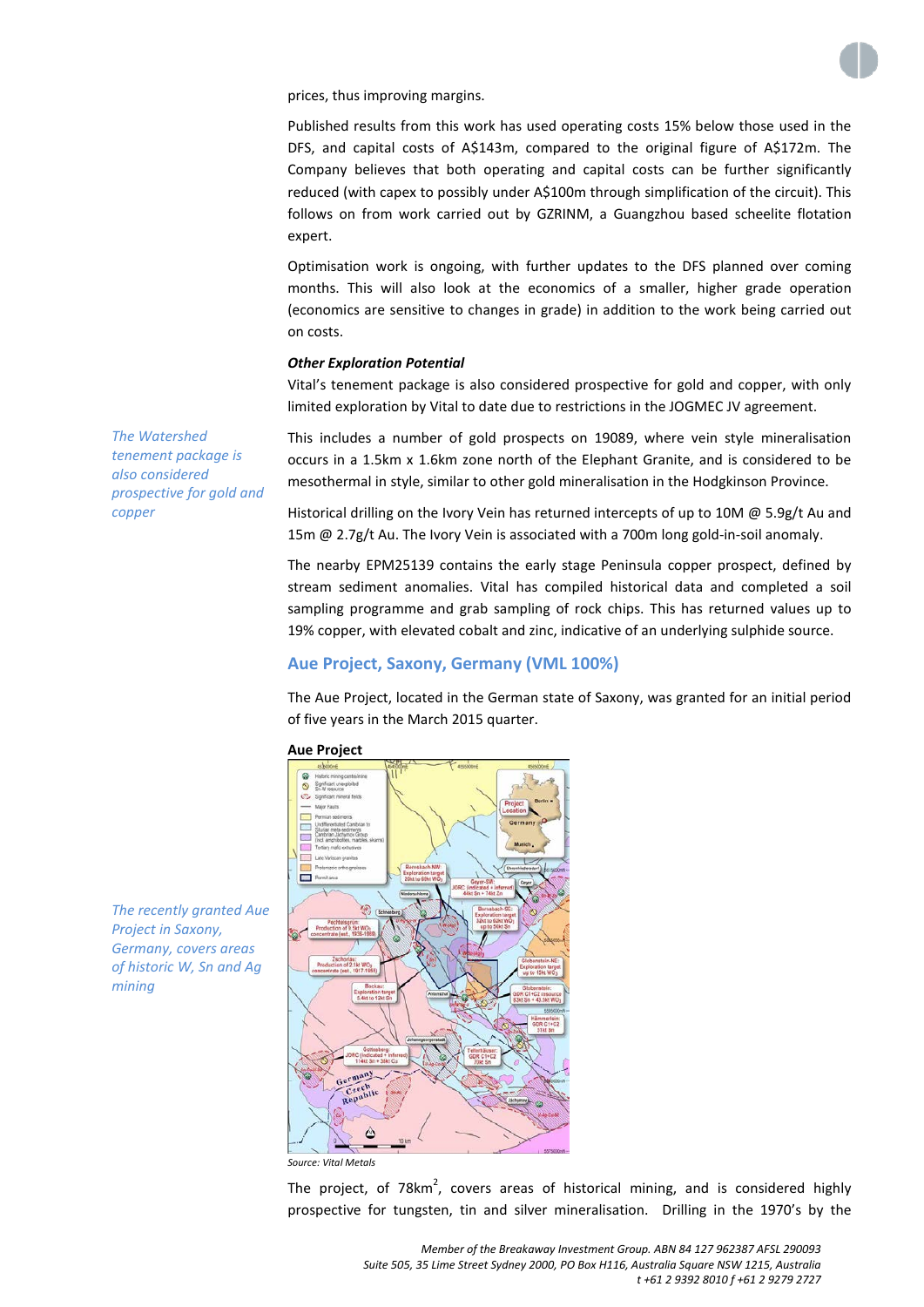*The area contains a number of prospects that require follow up*

Soviet-German SDAG Wismut company over what is now called the Bernsbach-NW area resulted in a "prognostic" resource estimate (non-JORC compliant, and broadly comparable with an Exploration Target) of 20,000-69,000t of contained WO<sub>3</sub> at a grade of between  $0.18 - 0.23$ % WO<sub>3</sub>.

The Company is currently compiling historic data with a view to planning drilling programmes to follow up historic work.

## **Burkina Faso (VML, 100%)**

The Company is seeking farm-in partners for its Burkina Faso exploration properties, and has thus completed no further exploration work over the properties. Exploration has targeted gold mineralisation from surface that is suitable for open pit mining. Project best mineralisation intercepts include 5m @ 60.36 g/t gold from 75m, including (2m @ 128.50 g/t gold from 76m).

## **Corporate**

## *Equity Placements and Rights Issue*

Vital has raised approximately A\$2.6m through five rights issues or placements since our initiation note. This has been used largely for progressing Watershed and administration.

## *Strategic Investment by Sedgman Limited*

*The Company has made a number of equity raisings, including a strategic placement to Sedgman Limited*

ASX-listed global mineral processor and infrastructure solution provider Sedgman Limited (ASX: SDM) made a \$500,000 strategic investment in Vital in 2014. This included a \$250,000 placement at \$0.04/share, and a \$250,000, 5% coupon convertible note, subsequently converted in June 2015 into 6,762,075 shares.

Sedgman carried out the engineering work for the Watershed DFS, and is currently under takeover by CIMIC Group Limited (previously Leighton), and the world's largest contract miner. There could be development synergies with this relationship, given that Theiss Mining is also a part of the group.

## *Convertible Loan – Macquarie Bank Limited*

The \$3 million Convertible Loan Facility with Macquarie Bank Limited ("Macquarie") has been rolled over twice since our initiation note, and is now due on June 30, 2016. The revised note has an interest rate of 7% over the bank bill swap rate, with interest capitalised at Vital's election. As part of the agreement, Vital issued Macquarie with 68.2 million options with an exercise price of \$0.044/share.

## **Valuation**

We have revised our valuation for Vital, with key changes including using production profiles as used in the DFS (our previous valuation, which was pre-DFS was based on a hypothetical case).

| Project                              | <b>Risked</b><br>Value (\$A) | Value per<br>Share | <b>Notes</b>                                                                                                                                                                                               |
|--------------------------------------|------------------------------|--------------------|------------------------------------------------------------------------------------------------------------------------------------------------------------------------------------------------------------|
| Watershed                            | \$52.65                      | \$0.152            | DCF, 8% DR, 35% discount to NPV to reflect Reserve<br>confidence levels<br>Based on 2014 DFS, however with opex 10% lower<br>than base case, capex as released in June 2015, and<br>forecast metals prices |
| Doulnia                              | \$1.00                       | \$0.003            | Nominal value – now written off in accounts                                                                                                                                                                |
| Aue, Germany                         | \$1.00                       | \$0.003            | Nominal value                                                                                                                                                                                              |
| Cash                                 | \$0.39                       | \$0.001            | December 31, 2015                                                                                                                                                                                          |
| <b>Debt</b>                          | $-53.16$                     | $-50.009$          | December 31, 2015                                                                                                                                                                                          |
| Total<br>Source: Breakaway estimates | \$51.88                      | \$0.150            |                                                                                                                                                                                                            |

## **Company Valuation – Risked NAV - 100% of Watershed**

*We have a risked valuation of \$0.15/share for Vital*

> *Member of the Breakaway Investment Group. ABN 84 127 962387 AFSL 290093 Suite 505, 35 Lime Street Sydney 2000, PO Box H116, Australia Square NSW 1215, Australia t +61 2 9392 8010 f +61 2 9279 2727*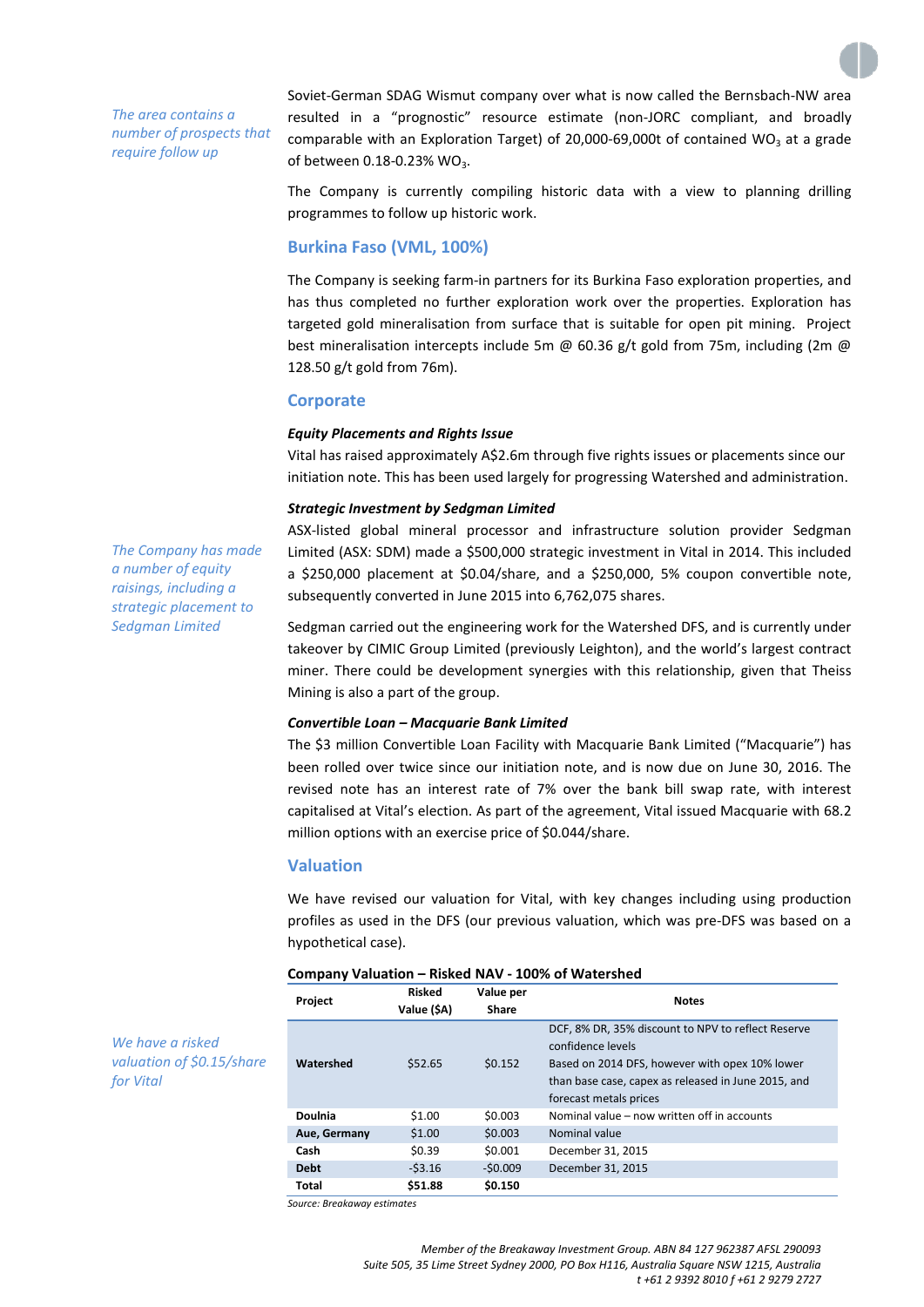

## *DCF Valuation - Watershed*

We gave valued Watershed using an 8% DR DCF model, based on the 2.5mtpa operation as presented in the DFS. We have largely used figures as presented in the DFS, with three important exceptions:

- *Pricing and exchange rates – we have used forecast tungsten prices of US\$250/mtu of concentrate, and an AUD/USD exchange rate of 0.70.*
- *Capex – we have used the \$143m figure as released to the market on June 29, 2015. As mentioned in the January 22, 2016 release and above, there is potential for additional decreases in capex, however we have not allowed for this given no firm figures have been released.*
- *Opex – although we have modelled Watershed using the DFS figures, our preferred value is that with opex 10% lower than this (as determined by our sensitivity analysis). As discussed earlier anecdotal evidence indicates that mining operating costs in Australia have fallen in the region of 10-20% over the last few years with the end of the mining boom as well as due to the fall in energy costs, and thus our valuation may be conservative. Our sensitivity analysis includes the case of a 20% fall in opex.*

A point that needs to be noted is that we have used reserves as for the DFS – given changes in costs and prices we would actually expect reserves to change. Whittle optimisation work using an APT price of US\$250/mtu (with a 20% discount for concentrate), a 0.70 exchange rate and a 20% decrease in costs has resulted in a larger in-pit reserve. These figures could also change with additional drilling delivering more shallow resources, and hence potentially more reserves. In addition, as mentioned the Company will look at the economics of a smaller, higher grade operation as part of ongoing optimisation work.

This is an unfunded valuation – we consider it too early to speculate on potential funding scenarios. For the same reason, given the effect of funding on tax, we have presented a pre-tax valuation.

In modelling, we have used the following key inputs. All figures are in Australian dollars unless otherwise noted, and are on a 100% project basis. Key parameters include:

- Initial capex of \$143 million revised figures
- 10 year, 2.5mtpa mining and processing rate
- Flat LOM price and exchange rate pricing:
	- o AUD/USD exchange rate of 0.70
	- o Forecast APT price of US\$312/mtu, with a 20% discount for concentrate resulting in a concentrate price of US\$250/mtu. This is at a premium of around 80% to current price of around US\$185/mtu  $WO<sub>3</sub>$ in APT, and has been obtained from independent sources.

## **DCF base case model parameters and outcomes – AUD used except as noted**

| Parameter                      | Result            | <b>Notes</b>              |  |
|--------------------------------|-------------------|---------------------------|--|
| <b>PRODUCTION PARAMETERS</b>   |                   |                           |  |
| <b>Total ore mined</b>         | 23 Mt             | Current DFS scenario      |  |
| <b>Mining Rate</b>             | 2.5mtpa           |                           |  |
| <b>Head Grade</b>              | 0.15%             | Average over life of mine |  |
| <b>Metallurgical Recovery</b>  | 73.6%             | Current DFS scenario      |  |
| LOM WO <sub>3</sub> Production | 25,000t           |                           |  |
| LOM (years)                    | 10 <sub>yrs</sub> | Current DFS scenario      |  |
| <b>Strip Ratio</b>             | 2.9:1             | Current DFS scenario      |  |

*Our DCF valuation for Watershed is based on the 2014 DCF, but incorporates lower operating and capital costs, and changes in metal prices and exchange rates*

> *Member of the Breakaway Investment Group. ABN 84 127 962387 AFSL 290093 Suite 505, 35 Lime Street Sydney 2000, PO Box H116, Australia Square NSW 1215, Australia t +61 2 9392 8010 f +61 2 9279 2727*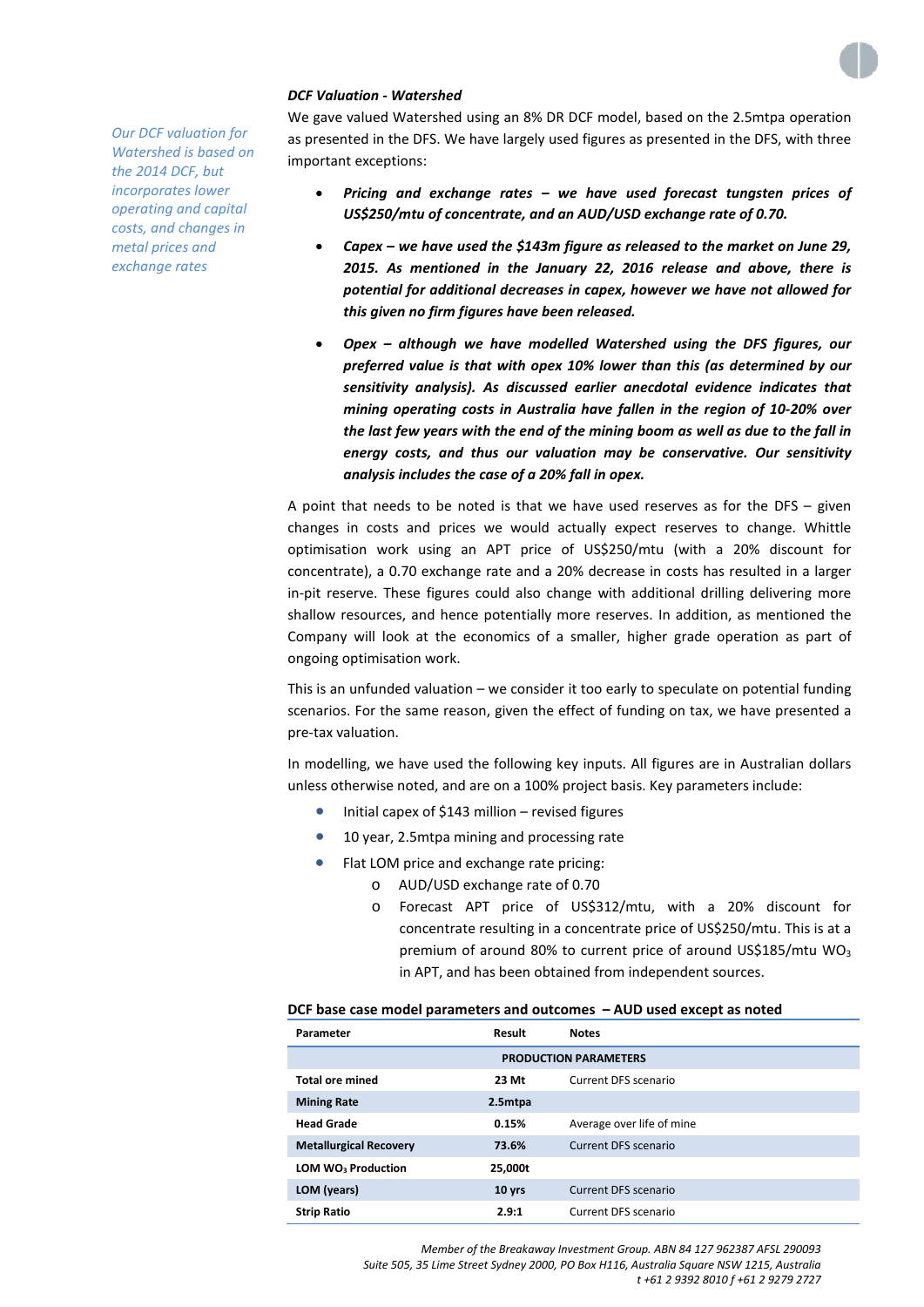## **DCF base case model parameters and outcomes (cont.) – AUD used except as noted**

| <b>UNIT FINANCIALS</b>                                |             |                                                                                                                                                                                               |  |
|-------------------------------------------------------|-------------|-----------------------------------------------------------------------------------------------------------------------------------------------------------------------------------------------|--|
| C1 Opex/mtu $WO_3 - DFS$<br>costs/preferred costs     | \$224/\$202 | DFS scenario, both base case and with opex at a 10%<br>discount to the base case<br>Based on \$14.1/tonne or ore mining, \$1.80/ROM tonne<br>G & A and transport, \$8.80/ROM tonne processing |  |
| <b>Royalties and Taxes/mtu</b><br>WO <sub>2</sub>     | \$10        | 2.7% Qld state Ad Valorum royalty                                                                                                                                                             |  |
| Initial Capex/mtu WO <sub>3</sub>                     | \$58        | Based on Company estimate of \$143 million initial<br>capex. Based on other projects this may be low,<br>however the project is least sensitive to capex                                      |  |
| Sustaining Capex/mtu WO <sub>3</sub>                  | \$10        | Based on 3% of revenue                                                                                                                                                                        |  |
| Total Cost/mtu $WO_3 - DFS$<br>costs /preferred costs | \$302/\$280 |                                                                                                                                                                                               |  |
| Sales Price/mtu WO <sub>3</sub>                       | \$357       | Based on a con price of US\$250/mtu, ER of 0.70.                                                                                                                                              |  |
| Lom Margin/mtu $WO_3 - DFS$<br>costs /preferred costs | \$55/\$77   |                                                                                                                                                                                               |  |

| <b>OVERALL FINANCIALS - UNGEARED, 100% BASIS</b>      |               |  |  |  |  |
|-------------------------------------------------------|---------------|--|--|--|--|
| <b>Peak EBITDA - DFS</b><br>costs/preferred costs     | \$65m/\$69m   |  |  |  |  |
| <b>Total FCF - DFS costs</b><br>/preferred costs      | \$137m/\$193m |  |  |  |  |
| Real NPV, 8% DR - DFS costs<br>/preferred costs       | \$43m/\$77m   |  |  |  |  |
| <b>Payback Period - DFS costs</b><br>/preferred costs | $4/4.5$ years |  |  |  |  |
| IRR - DFS costs /preferred<br>costs                   | 15%/20%       |  |  |  |  |

*Source: Breakaway Analysis*

#### *Sensitivity Analysis*

Our valuation is most sensitive to operating costs and the tungsten price, with comparisons presented below. The first table presents the un-risked valuation for Watershed, with the second showing the risked per share (undiluted) valuation. We have risked Watershed at a 35% discount to NPV to reflect the mix of Proven and Probable Reserves. Our preferred case is highlighted; and the tables show the significant upside potential either through lower costs or higher tungsten prices.

In addition the project is sensitive to grade – a 5% increase will add around \$26m to the our preferred valuation.

#### **Watershed un-risked NPV<sub>8</sub> sensitivity – preferred case highlighted**

|                                         |        | Tungsten concentrate price (USD) – 20% discount to APT price |            |            |            |            |            |  |  |
|-----------------------------------------|--------|--------------------------------------------------------------|------------|------------|------------|------------|------------|--|--|
|                                         |        | \$17,500/t                                                   | \$20,000/t | \$22,500/t | \$25,000/t | \$27,500/t | \$30,000/t |  |  |
| Opex<br>۲ū<br>Change in<br>۵<br>٤<br>មិ | $-20%$ | -\$41                                                        | \$11       | \$63       | \$115      | \$167      | \$219      |  |  |
|                                         | $-10%$ | $-575$                                                       | $-523$     | \$29       | \$81       | \$133      | \$185      |  |  |
|                                         | 0%     | $-5109$                                                      | $-557$     | -\$5       | \$47       | \$99       | \$151      |  |  |
|                                         | 10%    | $-5143$                                                      | $-591$     | $-539$     | \$13       | \$65       | \$117      |  |  |
|                                         | 20%    | $-5177$                                                      | $-5125$    | $-573$     | $-521$     | \$31       | \$83       |  |  |

*operating costs and metal prices*

*Watershed is sensitive to* 

*Source: Breakaway Analysis*

## **Watershed per share sensitivity – risked at 35% discount to NPV**

|                       |        | Tungsten concentrate price (USD) - 20% discount to APT price |            |            |            |            |            |  |
|-----------------------|--------|--------------------------------------------------------------|------------|------------|------------|------------|------------|--|
|                       |        | \$17,500/t                                                   | \$20,000/t | \$22,500/t | \$25,000/t | \$27,500/t | \$30,000/t |  |
|                       | $-20%$ | $-50.08$                                                     | \$0.02     | \$0.12     | \$0.22     | \$0.31     | \$0.41     |  |
| Change in Opex<br>DES | $-10%$ | $-50.14$                                                     | $-50.04$   | \$0.05     | \$0.15     | \$0.25     | \$0.35     |  |
| from                  | 0%     | $-50.20$                                                     | $-50.11$   | $-50.01$   | \$0.09     | \$0.19     | \$0.28     |  |
|                       | 10%    | $-50.27$                                                     | $-50.17$   | $-50.07$   | \$0.02     | \$0.12     | \$0.22     |  |
|                       | 20%    | $-50.33$                                                     | $-50.24$   | $-50.14$   | $-50.04$   | \$0.06     | \$0.16     |  |

*Source: Breakaway Analysis*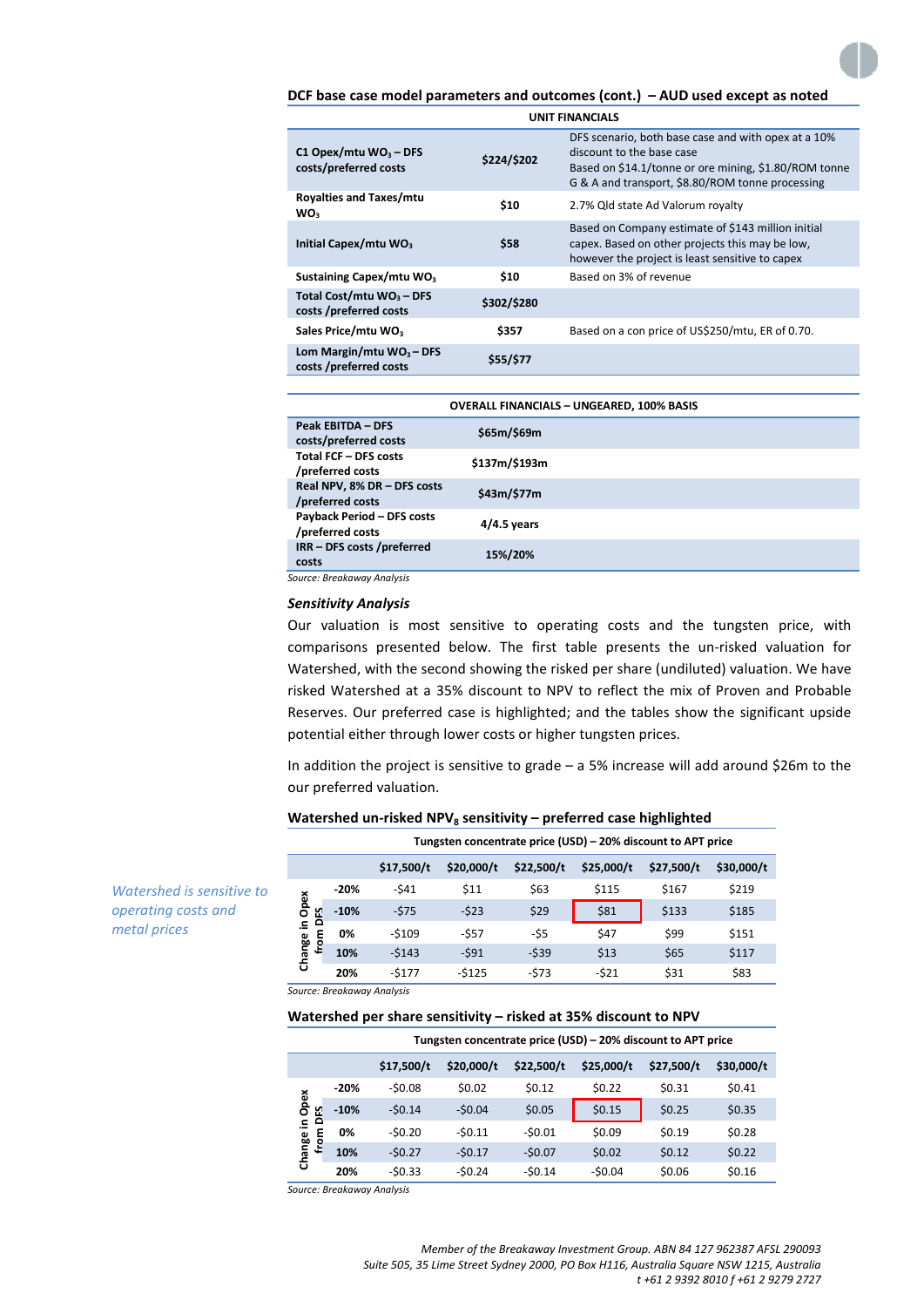

## **Upcoming Work**

Vital's planned work programme over coming months will include:

- Renegotiating the Macquarie facility
- Sourcing and negotiating with potential offtake partners
- Infill and extensional drilling (dependent upon funding)
- Further optimisations to look at the economics of a shorter mine life, higher grade, higher NPV scenario – the minimum 10 year plan was a constraint set by JOGMEC.

# *Breakaway's View*

In Watershed, Vital has a development ready tungsten project that has, like other projects suffered due to recent dramatic falls in the tungsten price to 10 year lows as shown in the following price chart. Technically and permitting wise Watershed is largely de-risked, and has the potential to be a quality operation in the right markets.

Given the advanced state of the Project Vital is of the view that it would take at the most two years to get up and running following a decision to go ahead and financing, as shown in the figure below.

| <b>Watershed Provisional Timetable</b> |                |    |    |    |                |    |    |  |
|----------------------------------------|----------------|----|----|----|----------------|----|----|--|
| Q1                                     | Q <sub>2</sub> | Q3 | Q4 | Q1 | Q <sub>2</sub> | Q3 | Q4 |  |
|                                        |                |    |    |    |                |    |    |  |
|                                        |                |    |    |    |                |    |    |  |
|                                        |                |    |    |    |                |    |    |  |
|                                        |                |    |    |    |                |    |    |  |
|                                        |                |    |    |    |                |    |    |  |
|                                        |                |    |    |    |                |    |    |  |
|                                        |                |    |    |    |                |    |    |  |

#### **Provisional Watershed development timetable**

*Source: Vital Metals*

The key to unlocking value in Watershed will be increases in the tungsten price, which some forecasters believe will increase steadily over the medium term, although this is largely reliant on the world economy driving demand.

Compared to the double price spike between 2011 and 2014 where APT prices reached close to US\$500/mtu, prices are forecast to average around US\$300-\$325/mtu for APT over the next 10 years based on a steady increase to up to around US\$400. This equates to an average price of around US\$240-\$260/mtu for  $WO<sub>3</sub>$  in concentrates.

#### 600 1.20 1.00 500 0.80 400 0.60<br>EXR USD  $\frac{1}{6}$  300 200  $0.40$ Tungsten APT (CN) US\$/mtu -Tungsten APT (EU) US\$/mtu 100  $0.20$ -Tungsten APT (CN) in AUD S/mtu **FXR USD**  $0.00$ O Jan 05 Jan 06 Jan 07 Jan 08 Jan 09 Jan 10 **Jan 11** Jan 12 Jan 13 Jan 14 Jan 15 Jan 16 **YEAR** Source: **COMETAL-PAGES**

#### *11 year APT price chart*

*Source Vital Metals*

The market is also largely controlled by China, which until recently produced some 80% and consumed around 55% of global tungsten. However it has been reported that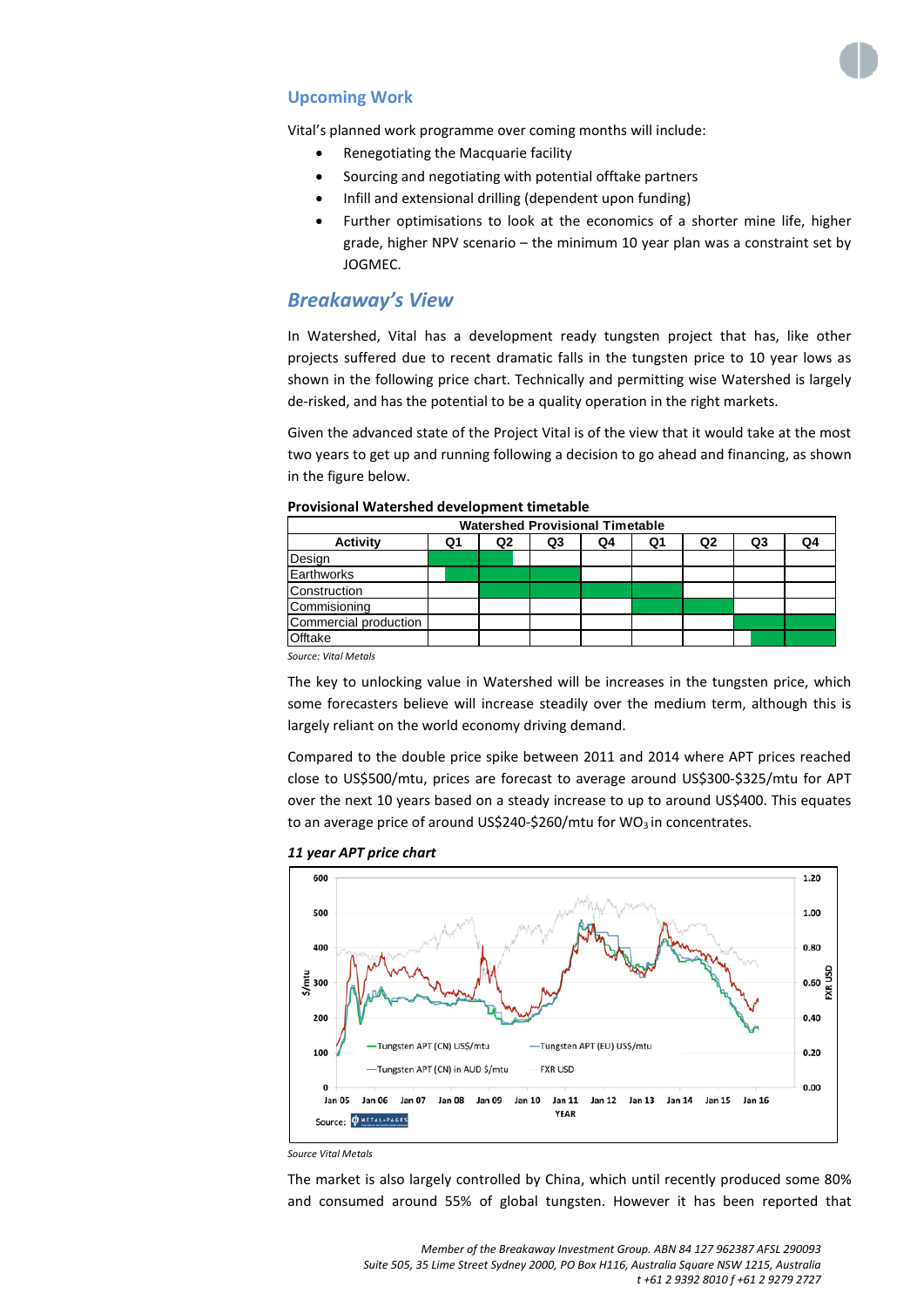Chinese producers are now struggling to maintain output, with declining grades and rising costs (estimated to be around US\$175/mtu WO<sub>3</sub> in concentrate on average). Also China is focussing on moving away from being a supplier of raw materials into producing value added finished products – as such it has enacted a 6.5% resource export tax.

Another key will be to reduce operating and capital costs to accommodate the difference between prices as used in the DFS and the lower forecast prices (although all have been partially buffered by falls in the AUD since the DFS). As mentioned earlier recent years have seen significant falls in costs related to mining projects in Australia, due to both competitive pressure and falls in energy prices.

If Watershed can achieve the predicted cost savings (and our view is that they are reasonable), it should have costs in the  $2^{nd}$  to  $3^{rd}$  quartile, and thus making it a competitive long term producer once prices improve to forecast levels. Resource optimisations and delineation of new resources also have the potential to significantly enhance economics and hence project value.

Capital markets are also still very tight, and combined with the current tungsten prices makes it well-nigh impossible to raise the required development capital at the current time – this is a problem facing most potential tungsten operations and is depressing values in the sector, as shown in the table below. This compares companies based on their enterprise value/mtu of  $WO_3$  Eq in Resources.



**ASX listed tungsten companies – relative value**

*Source: Breakaway analysis*

*EV = Undiluted market capitalization less cash plus debt (including con notes)*

Note here the difference between the only producer (Wolf Minerals) and the others – Wolf was financed at significantly higher tungsten prices. This also shows the potential for value appreciation should Watershed progress towards development.

On the corporate side there is still the potential overhang of the Macquarie facility. Conversion of this will lead to significant dilution of existing shareholders. However, given that this note has been rolled over a few times already, there should be a fair chance of this occurring again this year.

The Company will need to raise working capital in the short term  $-$  given the recent history of raisings we would expect this to be reasonably small, and thus not overlay dilutive to shareholders. Expenditure requirements are currently relatively minor, and will include allowances for administration, ongoing optimisation studies and potentially drilling.

Despite some of the issues above we continue to rate Vital as a SPECULATIVE BUY, with a base case risked NAV valuation of \$0.15/share. Key share price drivers for Vital will include realisation of implicit value through improvements in the resource market in general and forecast recoveries in tungsten prices in particular, which should then lead to material progress on financing and potentially development.

*We continue to rate Vital as a SPECULATIVE BUY, with a base case valuation of \$0.15/share*